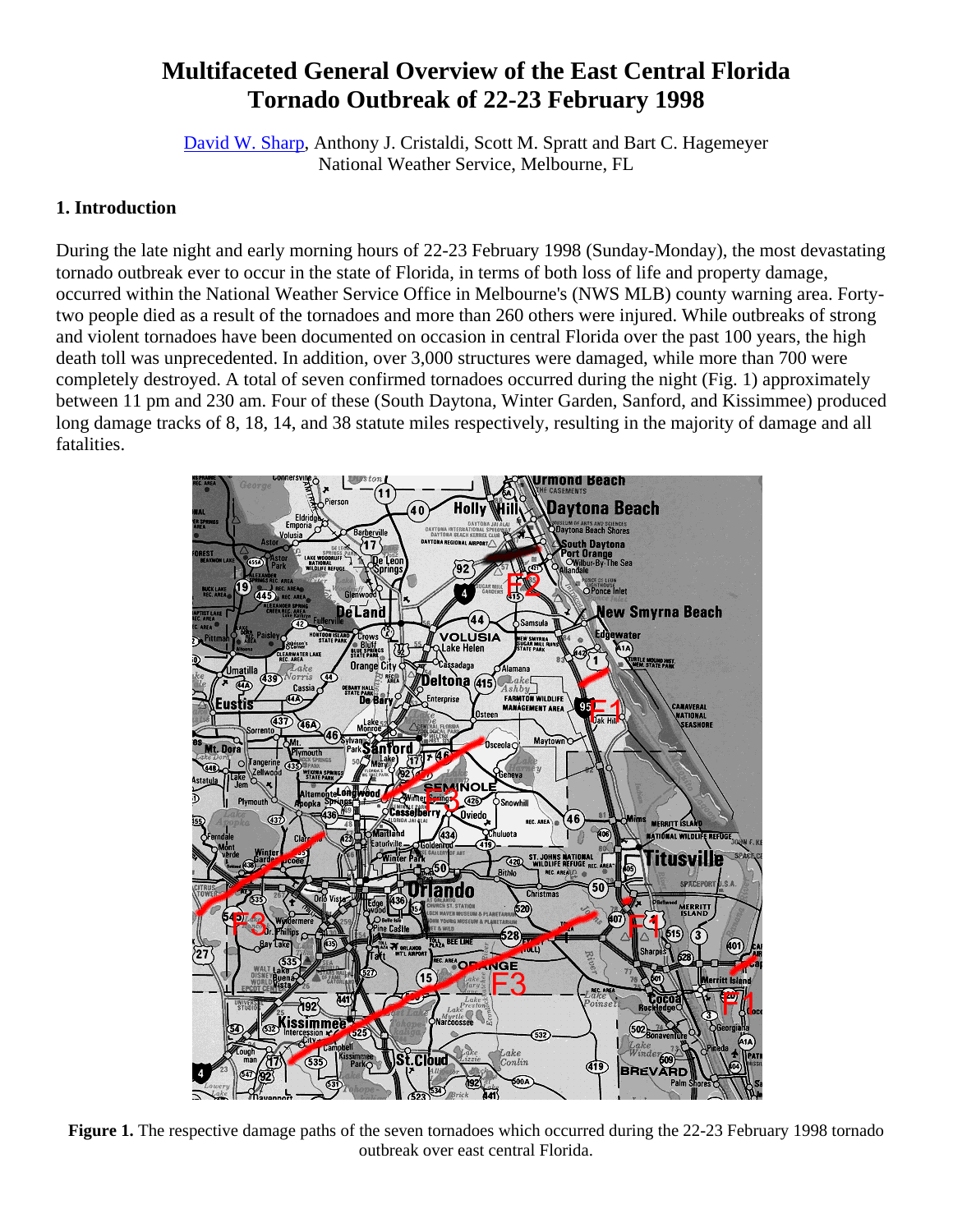Official Service Assessment has estimated three of these tornadoes to have reached F-3 intensity on the Fujita scale with estimated wind speeds around 200 mph (NOAA NWS, 1998). Before sunrise that morning, it was evident that this event was of historical significance (Fig. 2).

PUBLIC INFORMATION STATEMENT NATIONAL WEATHER SERVICE MELBOURNE FL 600 AM EST MON FEB 23 1998

...EAST CENTRAL FLORIDA TORNADO OUTBREAK POSSIBLY THE MOST DEVASTATING IN THE HISTORY OF FLORIDA...

PRELIMINARY REPORTS OF OVER 20 FATALITIES OBTAINED FROM NEWS REPORTS IN THE AFTERMATH OF THE TORNADO OUTBREAK THAT STRUCK EAST CENTRAL FLORIDA LATE SUNDAY NIGHT AND EARLY THIS MORNING INDICATE IT MAY BE THE DEADLIEST IN FLORIDA HISTORY. THE ONLY COMPARABLE OUTBREAKS ARE THE TORNADO OUTBREAK OF MARCH 31ST 1962 THAT KILLED 17 PEOPLE IN SANTA ROSA COUNTY AND THE TORNADO OUTBREAK OF APRIL 4TH 1966 THAT KILLED 11 PEOPLE IN HILLSBOROUGH AND POLK COUNTIES.

**Figure 2.** The Public Information Statement issued by the National Weather Service in Melbourne emphasizing the magnitude of the tornado event.

This *poster* will present aspects of the outbreak, beginning with a review of previous local research concerning favorable outbreak conditions and the link between El Nino and extreme Florida tornado outbreaks. These studies were used well ahead of the event to inform the public and emergency management community of the greater than normal threat for significant winter and spring tornado outbreaks, and to posture the local NWS for such occurrences.

The NWS MLB also had real-time access to a multitude of data including experimental radar and lightning workstations throughout the event, enabling a more thorough assessment of individual tornadic supercells. Radar reflectivity and velocity images during various stages of maturity of each associated storm will be illustrated and compared to concurrent damage photos on the actual poster. Trends of mesocyclone and tornado vortex parameters will be presented in relationship to tornado occurrence and parent circulation occlusion cycles The utility of the National Severe Storms Laboratory (NSSL) Warning Decision Support System (WDSS) algorithms will be discussed, specifically the Tornado Detection Algorithm (TDA), which will be available on the official operational system during later this year. Unique Total Lightning Information (TLI) signatures will address the horizontal, vertical, and temporal nature of the electrical discharges associated with the tornado-producing cells.

### **2. Past Research**

Recently, local research has better defined the character and climatology of peninsular Florida tornado outbreaks and their variability (Hagemeyer, 1997). Comparisons and brief case studies of outbreak-types were previously investigated with the intention of providing comprehensive understanding and improvements in forecasting such outbreaks. Additional local research also explored the potential for significant tornado occurrences in Florida during strong El Nino events (Hagemeyer, 1998). It was concluded that during strong El Nino events, the mean position of the southern branch of the winter/spring jet stream is centered much farther south than normal over the Gulf of Mexico and Florida peninsula, and is stronger than normal. This tends to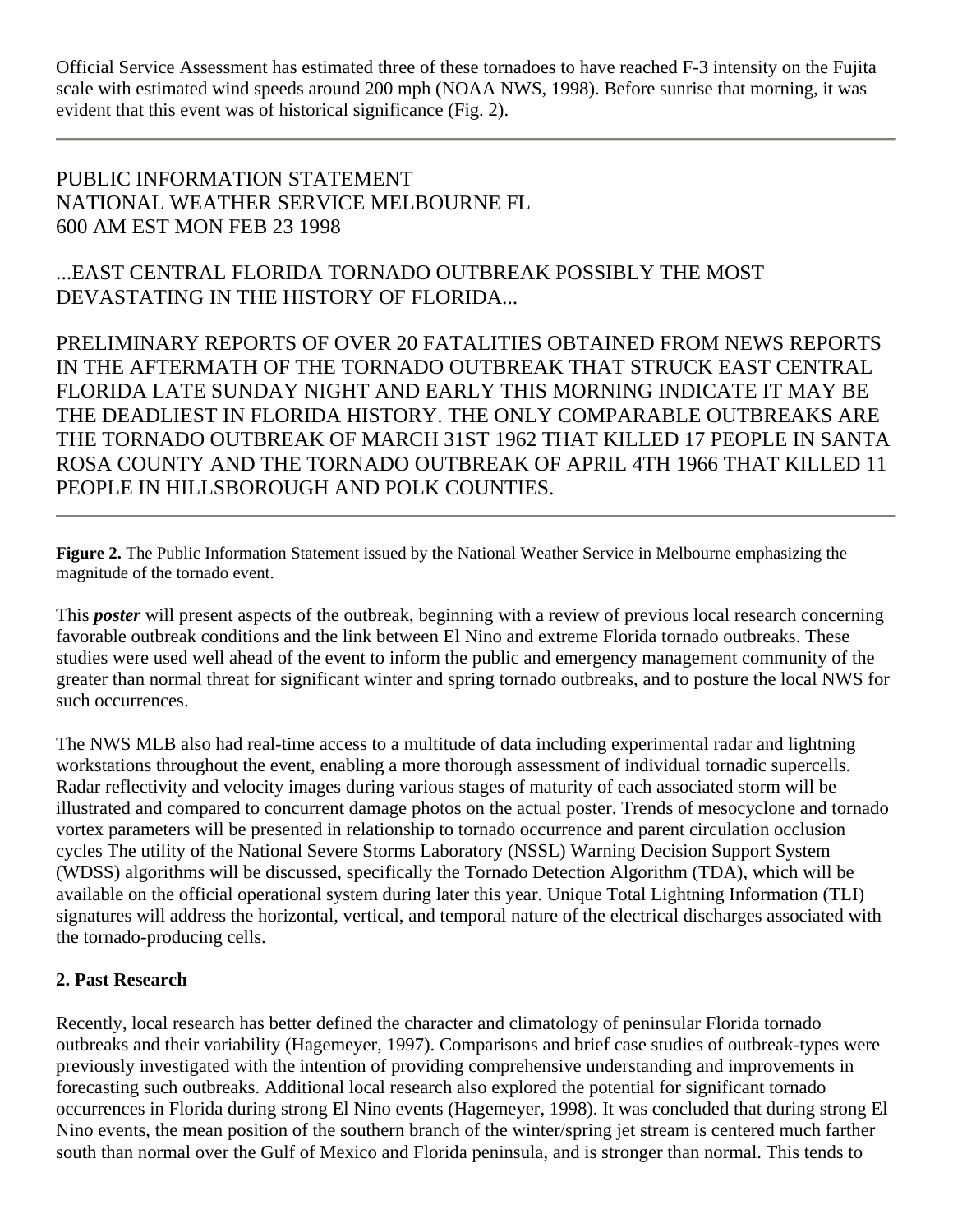bring greater vertical shear over central Florida and increases the chance that a dynamic environment favorable for significant tornado occurrence will exist over the area. During December 1997, the state of Florida (emergency management) was apprised of this finding in preparation of the 1997-98 winter/spring season with respect to heightening severe weather awareness.



**Figure 3.** Synoptic situation, 7p.m. EST, February 22, 1998. Depiction taken from the NOAA NWS Service Assessment Report.

During the evening of February 22, the synoptic situation (Fig. 3) supported the potential for a severe weather outbreak over Florida and was remarkably similar to the mean pattern as conceptualized by Hagemeyer. A strong upper trough associated with a 140 kt jet streak was approaching the peninsula from the west. A surface low was located over Alabama, trailing a cold front over the eastern Gulf of Mexico with the warm front located north of the area. This left the peninsula in the warm and unstable sector in the presence of a developing nocturnal low-level jet with wind speeds greater than 50 knots just above the surface.

### **3. Anticipation of Tornado**

With recently gained insights relating to Florida tornado outbreaks fresh in the minds of MLB forecasters, the annual training session (local) was conducted in December 1997 instead of early February. The training was centered around radar analysis techniques for the detection and manual assessment of mesocyclones and tornadic mesocyclones. Many of the techniques which have been taught and endorsed by the Operational Support Facility (OSF) were emphasized, but accented with local research results and experience. Training examples were confined to WSR-88D KMLB data. An internal intranet web site (Fig. 4) was prepared which made it possible to exploit the "Tornado Warning Guidance" document comprised of preliminary results of the National Severe Storms Laboratory (NSSL) from project *VORTEX*. The document was modified to better apply to the east central Florida environment. The emphasis was placed on the higher probability of occurrence situations of radar observed supercells with respect to low-level radial convergence, boundaries, magnitude of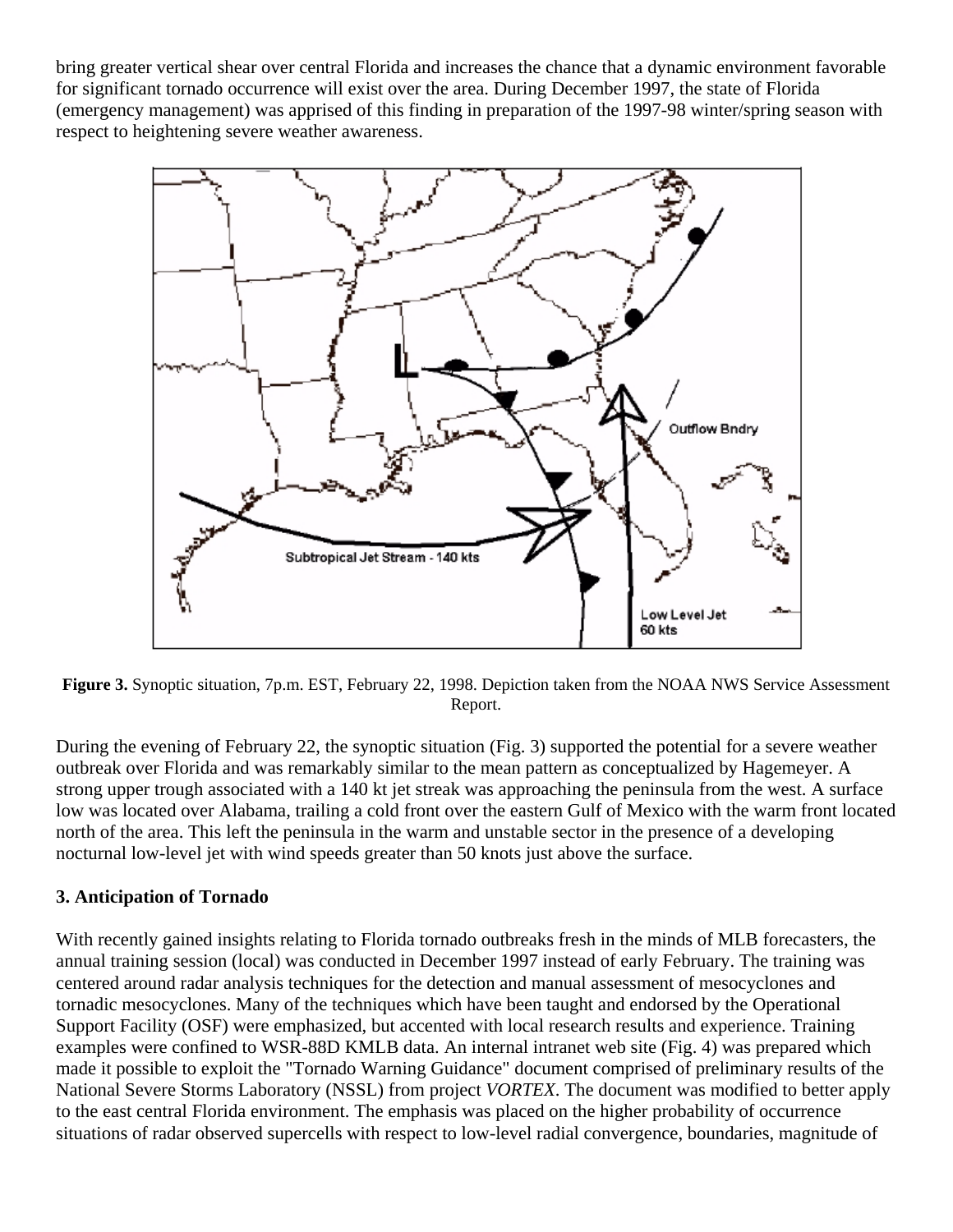#### *TORNADO WARNING GUIDANCE*

*Origin & Application: The following "Operational Resource" is taken from the document TORNADO WARNING GUIDANCE which was distributed by the OSF (1997). It is based on the preliminary results of NSSL from Project VORTEX. This particular resource concentrates on tornadoes associated with mesocyclones (supercells). Tornadoes associated with non-supercells and tropical cyclones are not specifically addressed within this document.*

*This document was modified by the SOO/MLB to better apply to the east central Florida environment.*

Number 1: *Low-Level Radial Convergence* Number 2: *Cold Air & Boundaries* Number 3: *Changes in Near-storm Environment* Number 4: *Lag Time* Number 5: *Not All Tornadoes Form the Same Way* Number 6: *Absence of Classic Radar Signatures* Number 7: *Assumed Motion of the Tornado* Number 8: *Use All Information - Storm Spotters* Number 9: *Lack of Damage Reports* Number 10: *Storm History* Number 11: *Broader Areas of Cyclonic Circulation* Number 12: *Maximum Rotational Velocity* Number 13: *Low-Level Shear* Number 14: *Mesocyclone Strength Nomograms* Number 15: *Radar Observance of TVS*

**Figure 4.** Example of intranet web page developed at NWS MLB available as a training resource or operational guide. Examples are particular to the east central Florida environment and the WSR-88D KMLB radar.

rotational velocity, and low-level shear of the core mesocyclone. This "living document" remained available as a training resource and operational guide and was placed on the forecast floor. Forecasters were acute to looking for concentrated mid-level mesocyclone cores and assessing the magnitude of low-level rotational velocity and low-level shear. During the outbreak many of the storms possessed rotational velocities in excess of 45 kts (Fig. 5) and low-level shears greater than 0.015 s-1.



**Figure 5.** Storm relative velocity depiction at 0.5 degrees elevation of the mesocyclone and associated TVS with the Kissimmee storm after it crossed into Orange County. Rotational velocities were in well excess of 45 kts and low-level shear much greater than 0.015 s-1.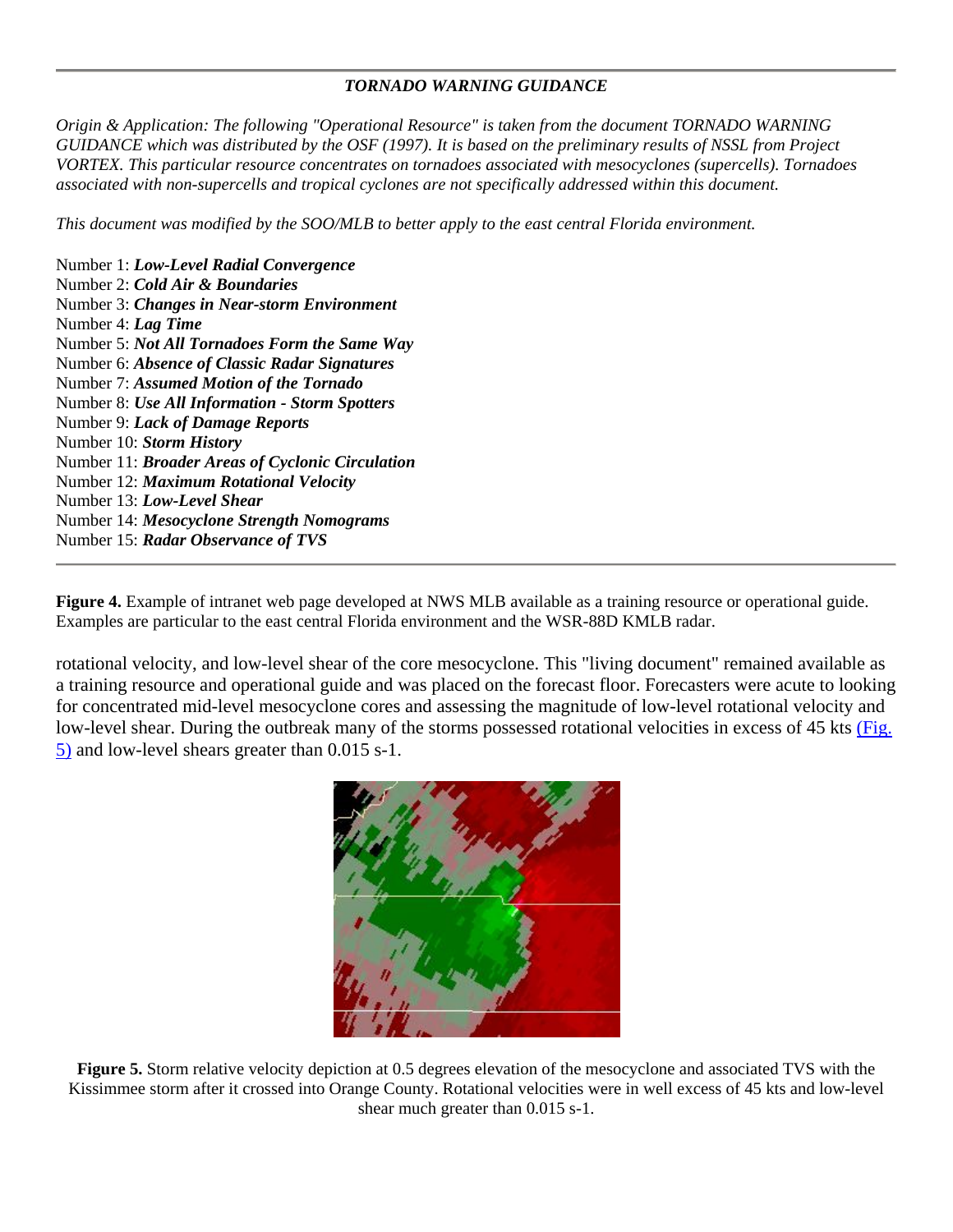As the event began, numerous developing supercells were embedded within an approaching (broken) squall line which was moving into a higher theta-e environment. Storms which seemed to rapidly organize were slightly out front of the others with unobstructed inflow. New storms formed on the southwest end of the line and rapidly moved northeast at 50 kts. The first tornado (F2) occurred in south Daytona Beach around 1055 pm and was associated with a long-track mesocyclone which was first detected in Sumter County over one hour earlier. This tornado resulted in 1 fatality and 3 injuries. The second tornado (F3) formed over south Lake County and quickly moved into west Orange County through the town of Winter Garden around 1150 pm where there were 3 fatalities and 70 injuries. This cyclic storm later achieved tornado two more times moving through the town of Sanford at 1215 am (F3) killing 13 and injuring 36 and then over east Volusia County (F2) with no deaths or injuries. The Kissimmee tornado (F3) occurred around 1250 am and had the longest track. This tornado killed 25 people and injured more than 150 where numerous casualties occurred in the Ponderosa RV park in Kissimmee. This storm also recycled to produce and F1 tornado in north Brevard County around 138 am but with no casualties. Later, a brief F1 touched down again in north Brevard County near Port Canaveral at 230 am and also resulted in no casualties. The poster will show the individual tornadic supercells and the respective radar parameter trends.

## **4. Experimental Data**

There was considerable experimental data available during the event. The WDSS workstation was available most of the time and provided value-added information to warning forecasters. The NSSL tornado algorithm performed very well (Fig. 6) scoring a probability of detection near 100 percent.



**Figure 6.** Example of the success of the new NSSL tornado detection algorithm on the WDSS.